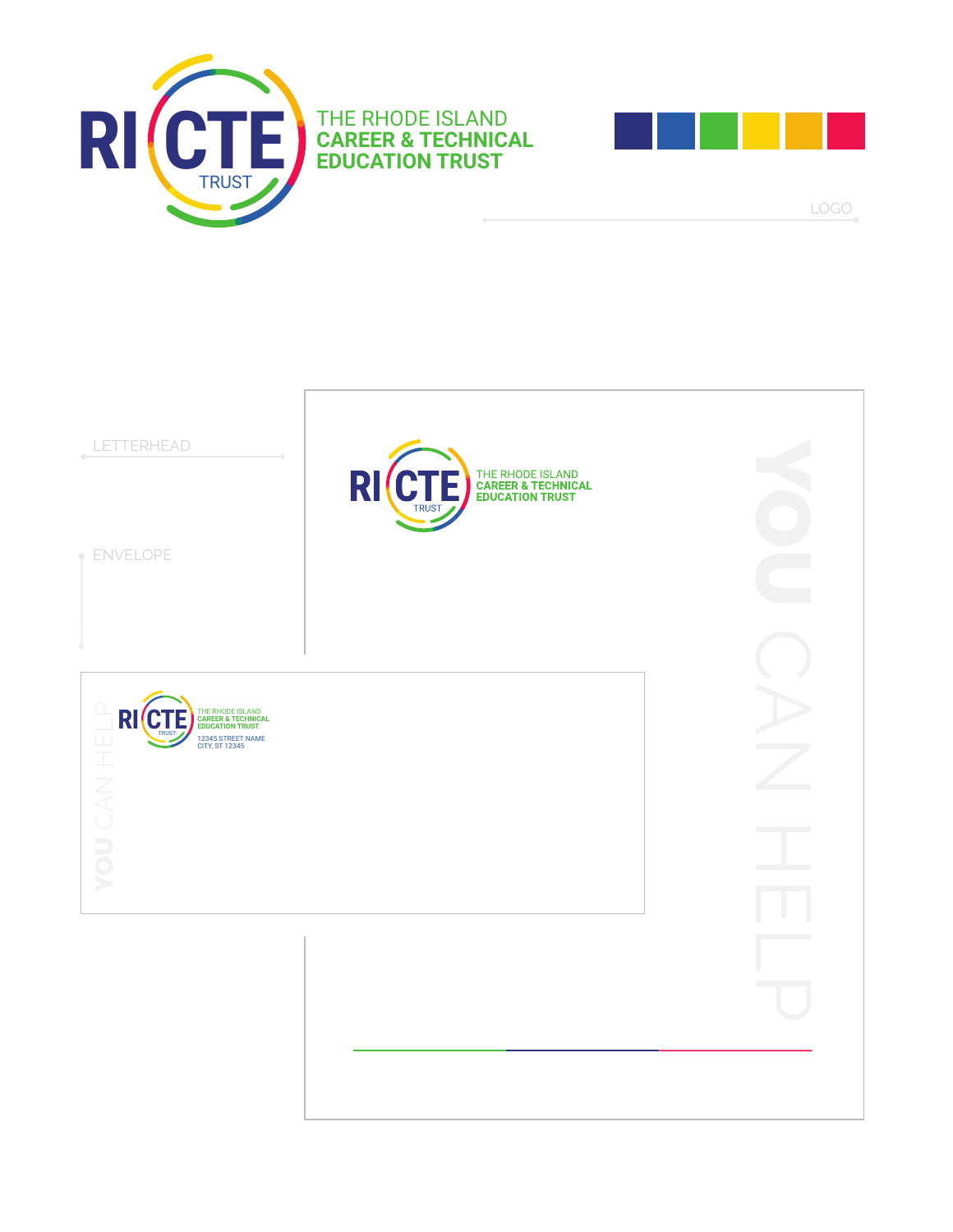













### **The Rhode Island Career and Technical Education Trust**

provides grant funding for career and technical education (CTE) at Rhode Island's public high schools. The Trust's goal is to expand CTE programming to prepare students for jobs in high-growth industries in high-wage careers.

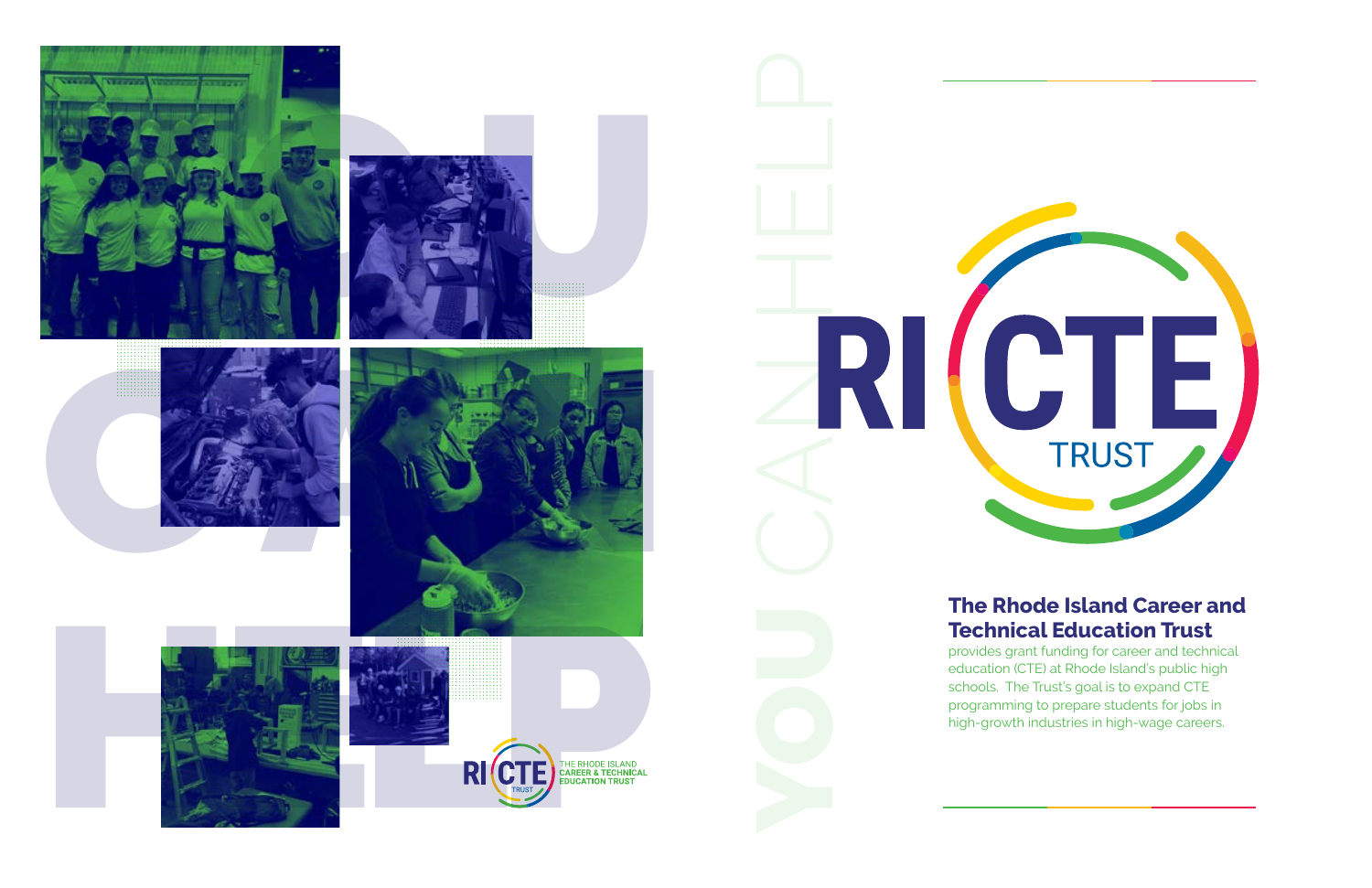### CTE **Works for High School Students**

- High school students involved in CTE are more engaged, graduate at higher rates and typically go on to postsecondary education
- Taking one CTE class for every two academic classes minimizes the risk of students dropping out of high school
- The average high school graduation rate for students concentrating in CTE programs is 93%, compared to an average national freshman graduation rate of 80%
- Ninety-one percent (91%) of high school graduates who earned 2-3 CTE credits enrolled in college

#### CTE **Works for Business**

- CTE addresses the needs of industries and helps close the skills gap
- Half of all STEM jobs call for workers with less than a bachelor's degree
- $\blacksquare$  Health care occupations are projected to grow 18% by 2026 adding more than 2 million new jobs
- Three million workers will be needed for the nation's infrastructure in the next decade, including designing, building and operating transportation, housing, utilities and telecommunications
- Almost half of the energy workforce may need to be replaced by 2024, and demand for solar and wind energy technicians will double
- More than 80% of manufacturers report that talent shortages will impact their ability to meet customer demand

- **Investing in CTE yields big returns for state economies** 
	- In Wisconsin, taxpayers receive \$12.20 in benefits for every dollar invested in the technical college system
	- Oklahoma's economy reaps a net benefit of \$3.5 billion annually from graduates of the Career Tech System
- Colorado Community College System alumni in the workforce contribute \$5.1 billion to the state economy

## January 2018 Association for Career and Technical Education Report States: In school year 2014-

:::::::::::::::::::::

### CTE **Works for the Economy**

*There is little doubt that the U.S. economy has changed and that industry sectors supported by career and technical education programs are growing and modernizing.* There is little doubt that the U.S. economy has<br>changed and that industry sectors supported by<br>career and technical education programs are<br>growing and modernizing. 2015 Rhode Island served 14,669 CTE high school students

 **of Rhode Island CTE high school students graduated**

 **met performance goals for reading/language arts skills**



 **of Rhode Island CTE postsecondary students earned a credential, certificate or degree**



AREER & TECHNICAL<br>NUCATION TRUST









## Career and Technical Education Today

Career and technical education (CTE) has changed a lot from the "old vocational education" that many of us know from our school days. For the better part of this century, States and local communities have worked steadily to build high-quality CTE programs that are academically rigorous and aligned with labor market demands.

> Skills Coalition (2014) Rhode Island's Forgotte Middle-Skill Jobs State by State. Retrieved from http://www. nationalskillscoalition.org/news/blog/targeting-our-middle-skilleconomy-state-by-state-snapshots)

**CTE in Rhode Island** is designed for students who are interested in entering the workforce, are preparing for careers and who want to take advantage of post-secondary education and training opportunities. Options include a choice of schools, career paths, work-based learning experiences and extracurricular activities, all leading to opportunities for individual advancement and acceleration. All students must meet the standard requirements for high school graduation but they can choose to participate in CTE programs during their high school years.

**CTE programs are viable and compelling options for high school students.** 

And, CTE programs work. Recent research shows that secondary CTE students are more likely to graduate from high school compared to non-CTE students. CTE graduates land great jobs that pay well for both men and women in all kinds of careers, including emerging fields like cybersecurity and advanced manufacturing.

It is obvious that the demand for this "new CTE" is growing across the country. What is unfortunate is that there isn't comparable supply of qualified CTE graduates to match that demand. Underfunding of schools preventing them from adding space for more students is mentioned as the primary cause of the shortage of qualified graduates. This represents a lot of "missed opportunities" to put students on a path to college and careers.

 *In 2016, more than 600,000 jobs remained open in the manufacturing sector alone. (New York Times, April 15, 2016) The same New York Times article states that figures from the U.S. Bureau of Labor Statistics show that about 68% of high school students attend college. That means that over 30% of our high school graduates need to be prepared with skills for immediate post-secondary school employment.* 

 *According to the National Skills Coalition, in 2012 in Rhode Island middle-skill jobs made up 52% of available work opportunities, but only 42% of the state's workforce was trained at the middle-skill level. This gap leaves key industries unable to find enough sufficiently trained workers and prevents the local economy and employers from growing.*

I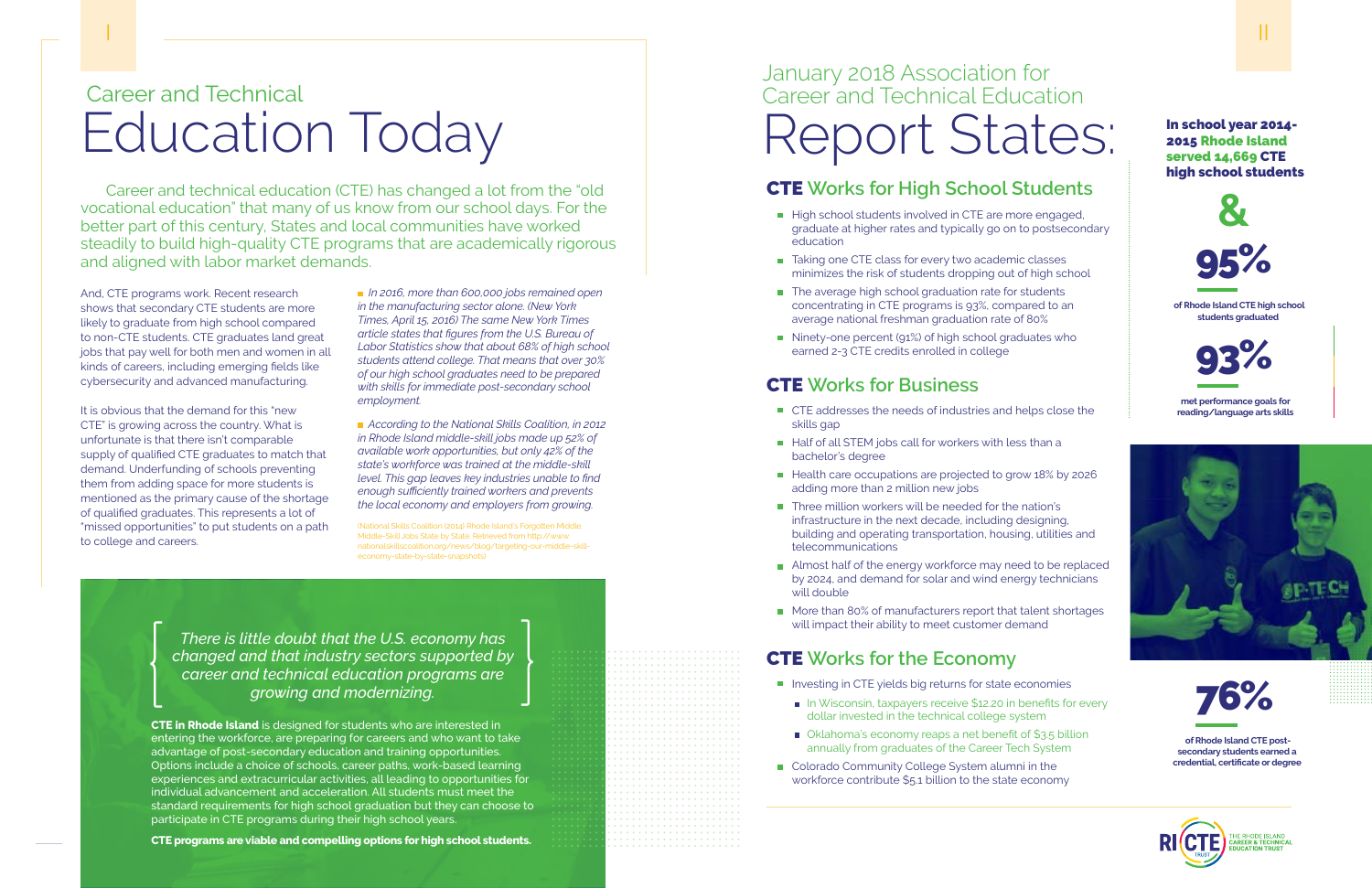

*The Trust's goal is to identify strong CTE programs within our state that can provide a dynamic and sustainable talent pipeline for those industries and to target those programs with grants over and above traditional funding sources.*   $\begin{bmatrix} \phantom{-} \end{bmatrix}$ 

Many Rhode Island industries have had to recruit out-of-state to attract candidates for highgrowth, high-demand sectors..

The CTE Trust is determined to set an example for other states on how to work with industry to meet its needs while also benefitting our students and the state's economy. Ensuring that CTE graduates meet recognized industry skills standards has become the "bar" in the Trust's assessment of grant eligibility and awards to CTE programs.

The RI Career and Technical Education Trust solicits grant applications from Rhode Island's CTE programs for funding of up to \$50,000 per year for the development of new or expanded career and technical education programs to prepare students for high-demand, high-wage growth career fields.

In 2016, the Career and Technical Trust received a grant of \$1,000,000 from RIDE to provide funding to CTE programs that met the industrydefined entry-level employments standards established by the Career and Technical Education Board. Over the course of 2017 and 2018, a total of 10 grants totaling \$750,000 were awarded by the Trust in the first eighteen months of the grant cycle.



**The most successful high-school career preparation programs in the country are those in which businesses partner with CTE programs. Partnerships come in many forms, including program collaboration, mentoring, work-place experience, guest speaking, resource sharing, funding, and facilitating awareness between industry and education.** 

*In Fiscal Year 2015, Rhode Island received \$5,488,705 in Perkins funding–\$8,000 less than in 2014 and \$550,000 less than in 2010* In Fiscal Year 2015, Rhode Island received<br>\$5,488,705 in Perkins funding-\$8,000 less<br>than in 2014 and \$550,000 less than in 2010

- Examples of **Programs Recently Funded**:
- Twenty-six (26) students received EMT training at Cranston Career and Technical Educations School
- The Construction Technology Program at Woonsocket High School was expanded to include Welding/Sheet Metal in partnership with Electric Boat
- **Students will earn CNA and EMT licenses** through partnership with South County Hospital and Charlestown Fire and Rescue
- New programs in Engineering and Biomedical Science were added at Burrillville High School in partnership with Project Lead The Way (PLTW)
	- **The Information Technology Program at** Narragansett High School was expanded to 4 years and includes the opportunity to receive Cisco (Systems) certification
	- The Construction Technology Program at Newport High School now includes Construction Management
	- The PLTW Pathway Engineering Program was incorporated at Middletown High School
	- **The Information Technology Programs at** Providence's Academy for Career Exploration were expanded to include software, cyber security, data science and work preparedness
	- The PLTW Bioscience Program was added at Scituate High School



Rhode Island's existing CTE system is primarily governed by the Rhode Island Department of Education (RIDE). RIDE is required to design and monitor the state's CTE system while leaving program delivery to individual Local Education Agencies (LEA).

During the 2014 legislative session, the Rhode Island General Assembly enacted legislation designed to reform, enhance and set new standards for the Career and Technical Education

Based on an analysis of Rhode Island's Career and Technical Education system, the CTE Board, the CTE Trust, and representatives from these industry sectors in the state worked together over the course of 2015, 2016 and 2017 to review all CTE programs with the goal of developing statewide standards to define the skill and training requirements of CTE graduates in each of the above program disciplines. These standards emphasize that all CTE programs should culminate in industryrecognized credentials for entry-level employment upon graduation from high school.

- **• Automotive Technology**
- **• Construction Technology**
- **• Graphic Communications Technology**
- **• Health Careers/Medical Pathways**
- **• Hospitality**
- **• Information Technology • Tourism**
- **• Advanced Manufacturing**
- **• Pre-Engineering Technology**

*Governor Gina Raimondo, the Governor's Workforce Board (GWB), Commerce RI and others have identified priority highgrowth, in-demand industry sectors that should be the focus of the state's career education and training programs:*

system in the state. The legislation created the Rhode Island Career and Technical Board of Trustees which is tasked with improving the coordination and direction of CTE in Rhode Island and the Rhode Island Career and Technical Education Trust which is authorized to receive funds from public and private sources and disburse the funds in pursuit of its functions.

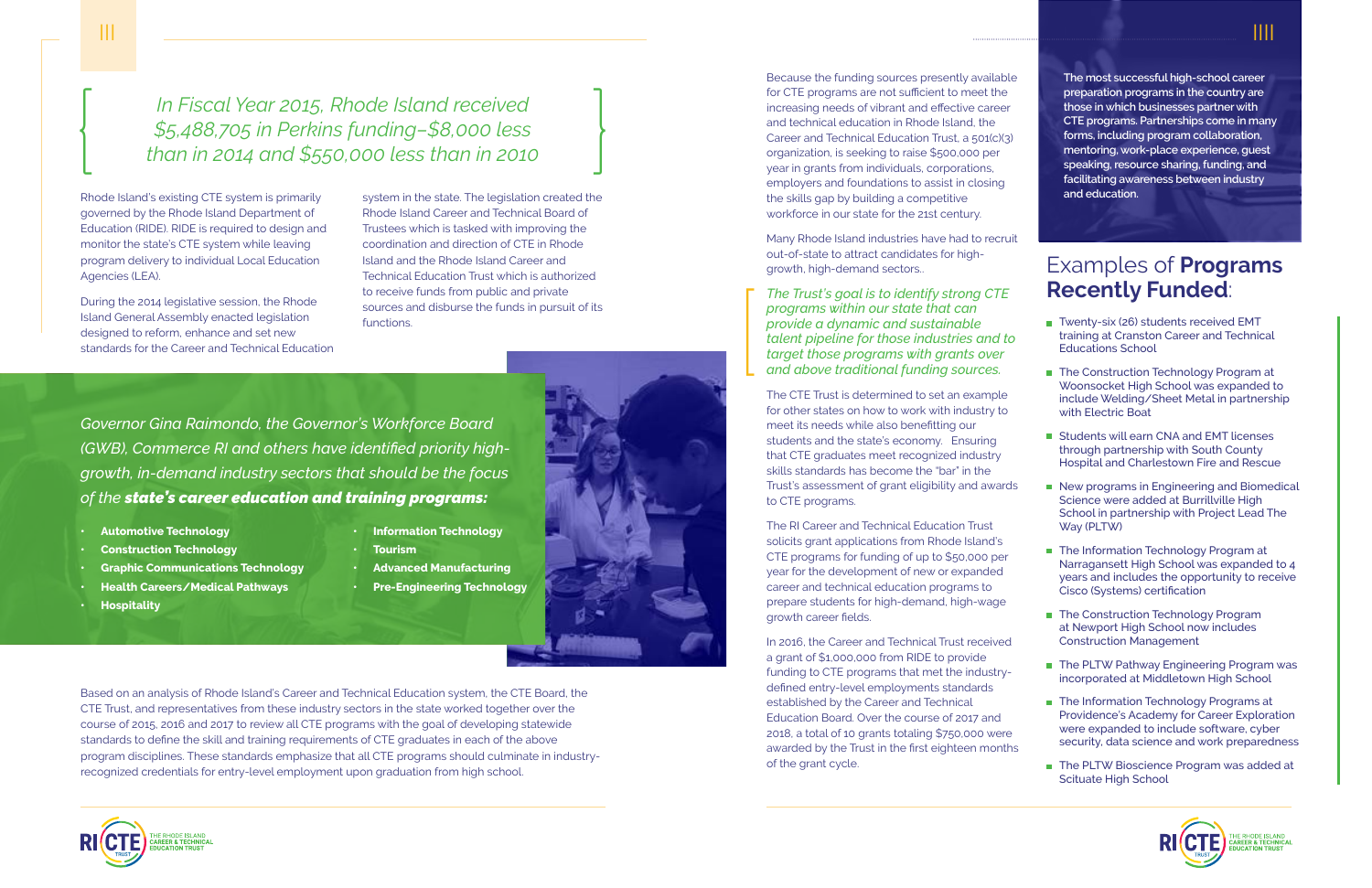# How YOU Can Help

*With the 2014 legislation, Rhode Island is now uniquely positioned to advance career and technical education for our high school students in a significant way and be a national model for cooperation between the state department of education and the business community.*

The Rhode Island Career and Technical Education Trust was formed to provide funding to support the Career and Technical Education (CTE) programs at Rhode Island's public high schools. The Trust's goal is to raise \$500,000 a year to develop and expand career and technical education programming to prepare students for jobs in high-growth industries with high-wage career potential.

Please join with us by making a gift today to the Rhode Island Career and Technical Education Trust. By working together to prepare our high school students to meet the needs of our local industries, we can positively impact the economy of the state, keep our students in Rhode Island, and benefit our businesses by providing trained workers.





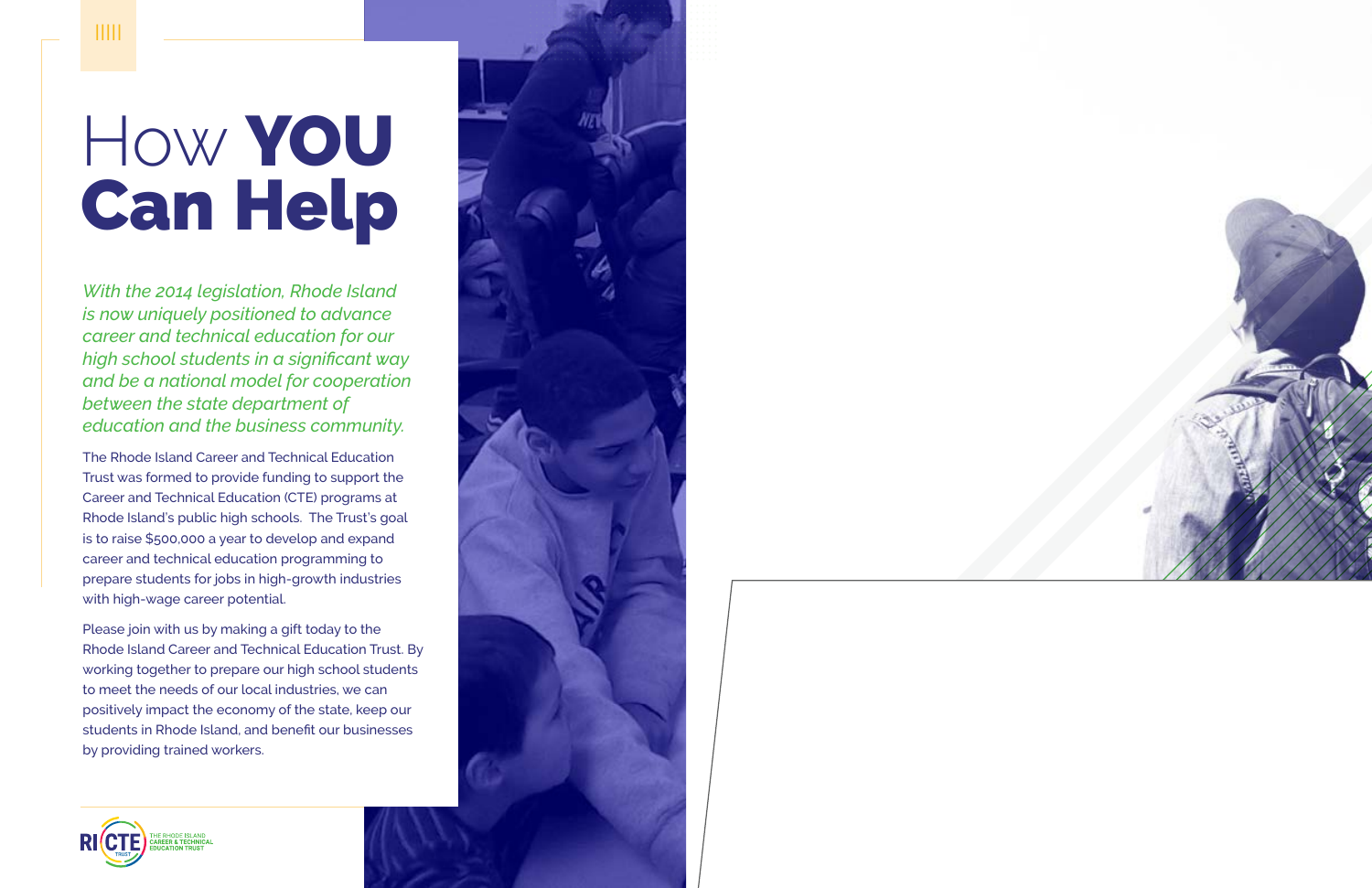### Billing Information

| MasterCard<br>I/We would like to fulfill our pledge using<br>Visa<br>Please charge my card as noted below. |  |
|------------------------------------------------------------------------------------------------------------|--|
| <b>Name</b> on Credit Card:                                                                                |  |
| <b>Billing Address of Credit Card:</b>                                                                     |  |
| <b>Expiration Date of Credit Card:</b>                                                                     |  |
|                                                                                                            |  |

### Signature Date Date Date Discourses



| <b>PII</b><br><b>TRUST</b>                                                                                              | Please make checks payable to | <b>RI Career and Technical Education Trust</b><br>I/We would like my/our gift to remain anonymous.<br>I/We would like to be listed in the Donor Listing.                  |  |
|-------------------------------------------------------------------------------------------------------------------------|-------------------------------|---------------------------------------------------------------------------------------------------------------------------------------------------------------------------|--|
| <b>Company or Individual Name(s):</b>                                                                                   |                               |                                                                                                                                                                           |  |
| Address:                                                                                                                |                               |                                                                                                                                                                           |  |
|                                                                                                                         |                               |                                                                                                                                                                           |  |
| My/Our gift is enclosed.                                                                                                |                               |                                                                                                                                                                           |  |
| I/We intend to remit the sum in <b>Example 12</b> installments over years, starting the manuscription of the sum of the |                               |                                                                                                                                                                           |  |
| I would like to receive pledge reminders at my:<br>Business <b>Home</b>                                                 |                               | Pledge reminder letters will be sent on an annual basis. Please<br>contact Lisa Bisaccia if you would like to request reminders to be<br>sent on an alternative schedule. |  |
| It is my/our intention to make this gift with:<br>Cash or equivalent GSecurities Gother Cash or equivalent GSEC         |                               |                                                                                                                                                                           |  |
| In combination with a matching gift (please specify company)                                                            |                               |                                                                                                                                                                           |  |
| List specific program or write "unrestricted".                                                                          |                               |                                                                                                                                                                           |  |

| - 2 | <b>TRUST</b> |
|-----|--------------|
|     |              |

### I/We would like to make a pledge of

. . . . . . . .

. . . . . . .



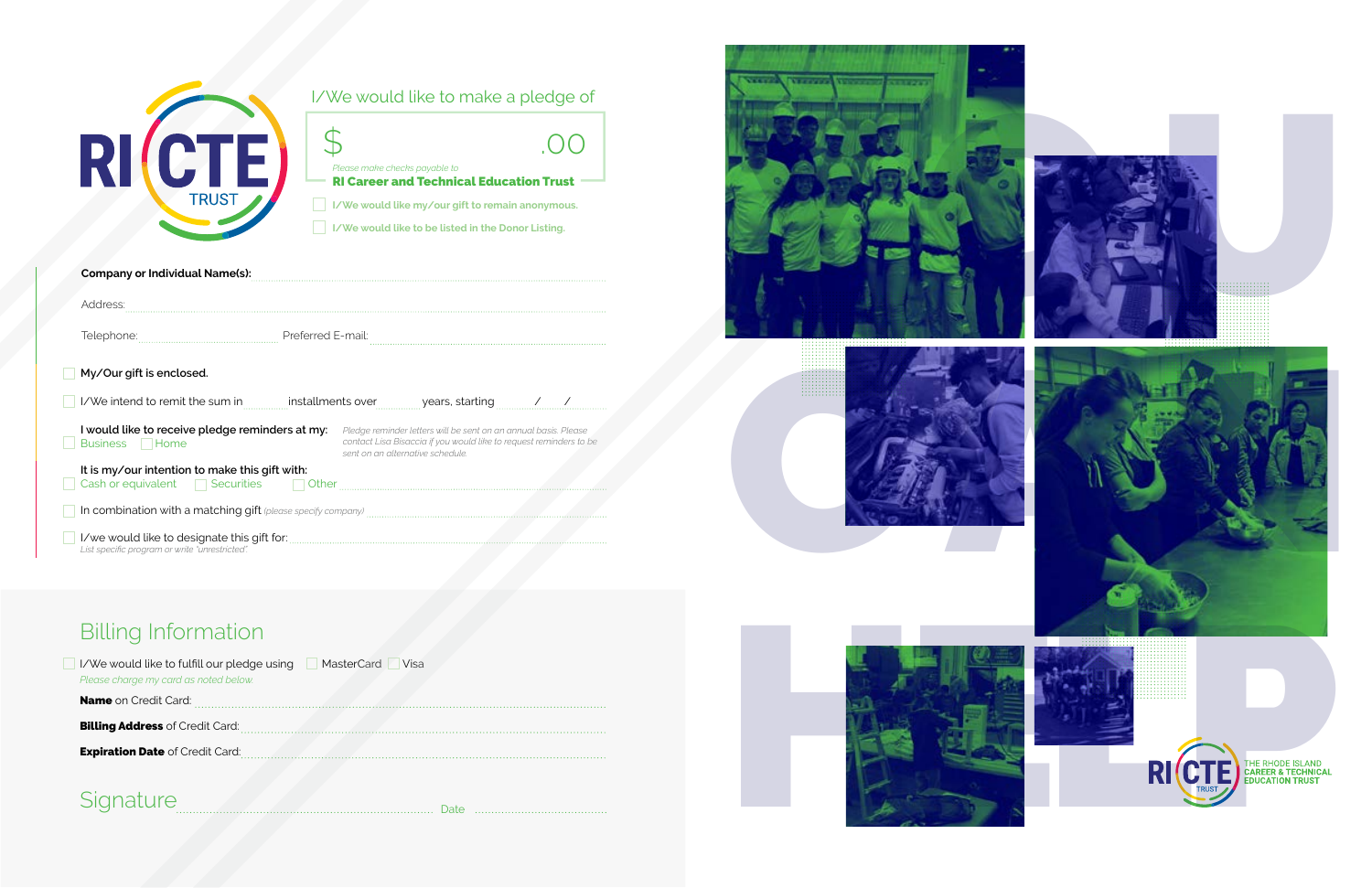"I chose to go to the Providence Career and Technical Academy (PCTA) because, in addition to the basic high school curricula, it offers more diverse learning opportunities and opens more doors than a conventional school. I was always interested in how things are built and at PCTA, I was able to study carpentry and intern at a construction company. My internship turned into a part-time job during the school year and full-time during the summers. At school, we built a two-story shed from start to finish and during my summers, I helped to remodel homes. *These experiences helped me to decide to pursue architecture at Roger Williams University where I am now a freshman. I feel very fortunate to have had the opportunity to attend PCTA and to have participated in practical, real* **world projects.<br>[2015] <b>Projects. [2016** Carlos F. - Graduate of Providence Career and Technical Academy **world projects. J.** Carlos F. - Graduate of Providence Career and Technical Academy

**The Construction sector in Rhode Island is projected to grow by 19.4% from 2014-2024 with the addition of some 3,200 jobs.** Within the sector, all

three subsectors – Construction of Buildings, Heavy & Civil Engineering Construction and Specialty Trade Contractors – are projected to grow at more than twice the state average growth rate adding 868, 353, and 1,982 jobs, respectively. *(RI Department of Labor and Training's Industry Outlook 2024)*. Rhode Island's year-over-year construction employment growth percentage ranked No. 2 in the nation behind only Nevada's 12.8 percent, according to the Associated General Contractors of America.

*technical programs to create a pipeline of job-ready candidates for the state's fast-growing shipbuilding industry. To meet our projected growth needs, Electric Boat will create another 1,500 net jobs in the next five years. Given our tremendous needs, we need new employees who have already gained some of the necessary foundational trade skills for shipbuilding as well as the ability to read blueprints and work in teams. Rhode Island's career and technical education programs are*  developing individuals who are ready to start contributing on their first<br>day at Electric Boat. <mark>J</mark> *day at Electric Boat. I* Electric Boat is proud to partner with Rhode Island's career and

# Priority Sector: Manufacturing

**According to the RI Department of Labor and Training's Industry Outlook 2024, nearly 2,500 new jobs are expected to be added to our state's Manufacturing sector during 2014-2024.**

Transportation Equipment Manufacturing, which is dominated by ship & boat building, will provide almost 90% of the new job gains. Other industries expected to show moderate increases include Chemical Manufacturing and Food Manufacturing which are expected to add over 250 and 500 jobs, respectively. These gains will overshadow losses that are expected to occur elsewhere in the sector.

#### *Maura M. Dunn*

*Vice President, Human Resources & Administration, General Dynamics, Electric Boat* 

Gabe S. graduated from Coventry High School in 2018. As both of his parents are professionals, they encouraged him to go to college. Gabe, however, felt strongly that he wanted to work with his hands, to create and make things. The CTE program at Coventry High School gave him the opportunity to explore his interest in welding while taking all the required academic courses. Not only did Gabe excel in the welding program, but he and 2 of his classmates took the top 3 prizes in the SkillsUSA welding competition. While in high school, he was able to attend classes at New England Institute of Technology and graduated with multiple certificates entitling him to work in the field of welding. He received several job offers and decided to take a position at Electric Boat where he eventually hopes to become a supervisor. He states, "*The CTE program provided many opportunities to explore my interests and helped me to expand my potential. I love the work I am doing and am extremely grateful to my high school advisors and teachers for their encouragement and insights.* " **Priority Section:**<br>According to the RI Department of Laborard Training's Induction and Control of the RI Department of Laborating sector during 2014-2024.<br>Transportation Equipment Manufacturing sector during 2014-2024.<br>Tr









*Deslandes Construction is a three-generation family business. Many of their workers are aging out and they want to replace them with well-trained, focused individuals with good work ethics. In the past 8 years they have been working with students at Tollgate High School's CTE program. Jim states that "There has been a big shift for young people. They don't all need to go to college and can enter the trades where they have significant financial and advancement potential without huge debt." He goes on to say that they have hired 4 students from the CTE program and all are well-trained, hard working and have great potential. "From our company's viewpoint, CTE programs have been very successful but need greater support from the community. For our company it has definitely been a win-win experience."* 

*Jim Deslandes Deslandes Construction* 

# Priority Sector: Construction Technology